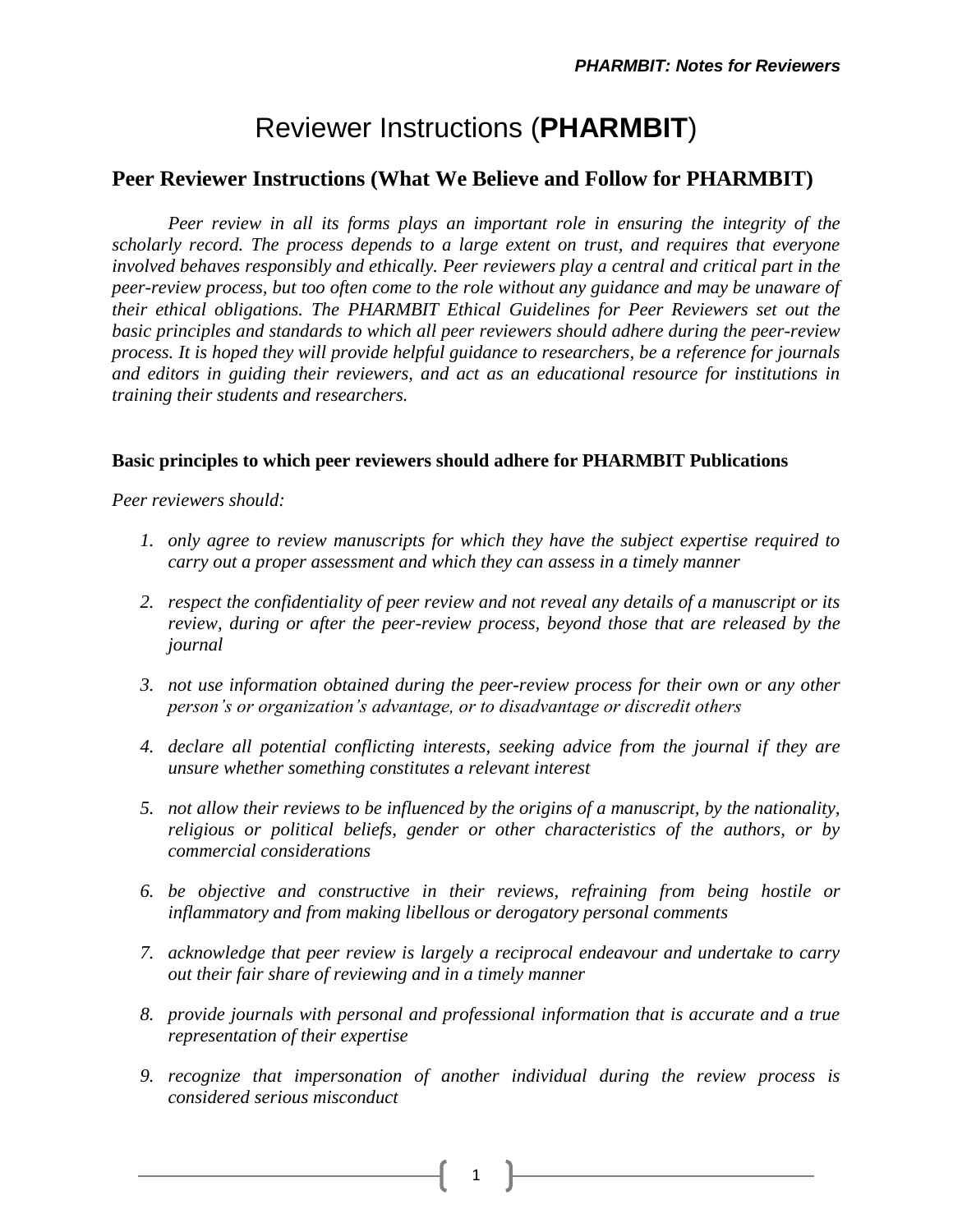PHARMBIT relies on the time and expertise of volunteer reviewers to maintain its high editorial standards. We look to reviewers to help PHARMBIT ensure the following in a submitted paper:

- 1. Research is well designed and executed.
- 2. Presentation of methods will permit replication.
- 3. Data are unambiguous and properly analyzed.
- 4. Conclusions are supported by data.
- 5. Review Papers with Suitable well defined Postulate/ Hypothesis

### **Reviewer responsibilities to authors include the following:**

- Provide written, unbiased feedback on the scholarly merits and scientific value of the work, together with rationale for your opinion.
- Provide your review as soon as possible within 10-15 days. If you cannot do so, please contact the PHARMBIT office immediately @ [pharmbit@bitmesra.ac.in](mailto:pharmbit@bitmesra.ac.in) or +916512275444.
- Indicate whether the writing is clear, concise, and relevant and rate the work's composition, scientific accuracy, originality, and interest to readers.
- Avoid personal comments or criticism.
- Refrain from direct author contact without the editor's permission.
- Maintain the confidentiality of the review process by not sharing, discussing with third parties, or disclosing information from the reviewed paper without permission from the editorial office.

### **Reviewer responsibilities to editors include the following:**

- Alert the editor to any potential personal or financial conflict of interest you may have and decline to review when a possibility of a conflict exists
- Determine scientific merit, originality, and scope of the work and suggest ways to improve it.
- Avoid comments to authors about acceptance or rejection of the paper; include such remarks as confidential comments for editors.
- Note any ethical concerns, such as substantial similarity between the reviewed manuscript and any published paper or any manuscript concurrently submitted elsewhere.

### **Reviewer responsibilities to readers include the following:**

- Ensure that published articles meet PHARMBIT standards.
- Protect readers from incorrect or flawed research or studies that cannot be validated by others.
- Be alert to any failure to cite relevant work by other scientists.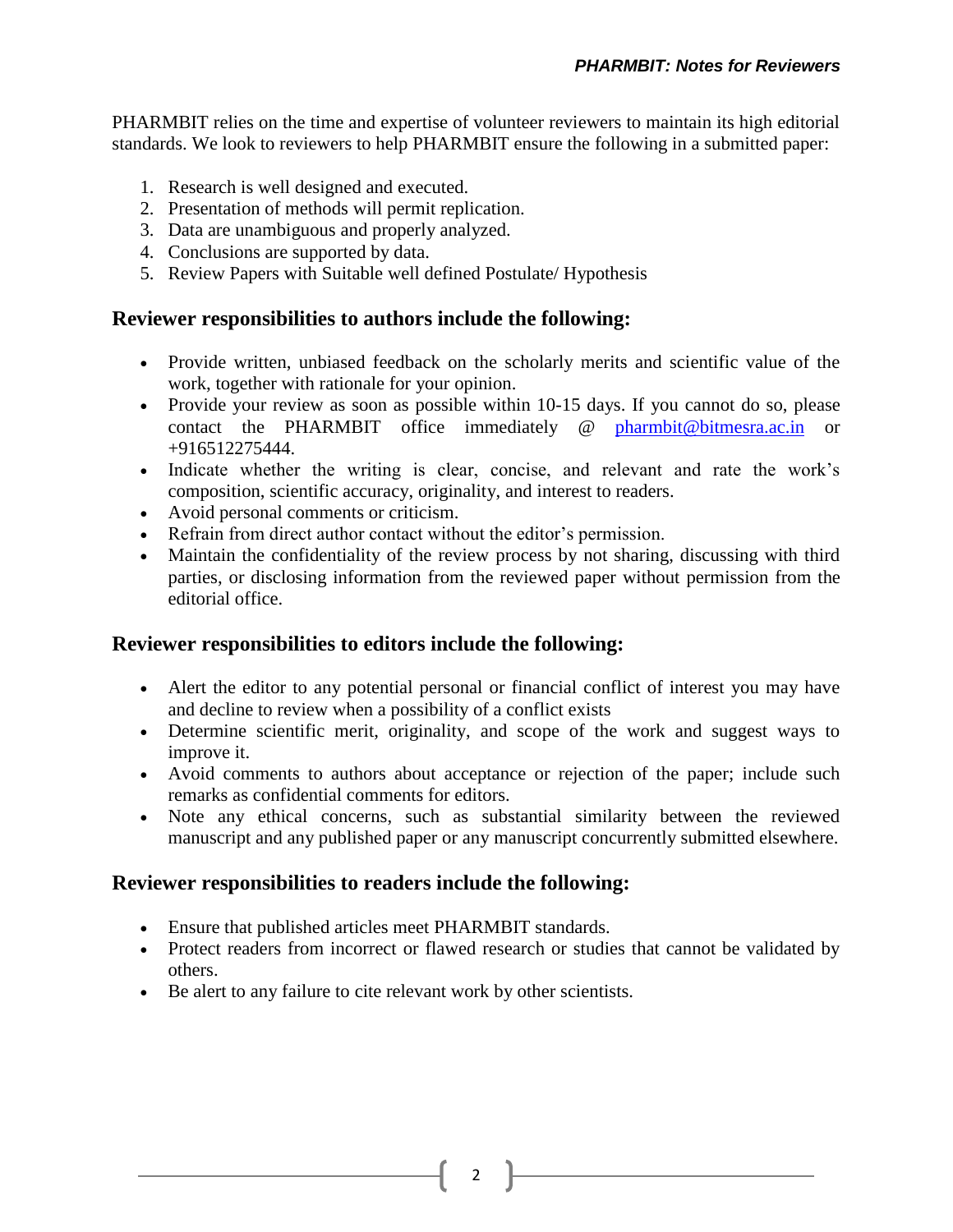## **Ethical Responsibilities of Reviewers**

## **Confidentiality**

Material under review is a privileged communication that should not be shared or discussed with anyone outside the designated review process unless necessary and approved by the editor. Reviewers should not retain copies of submitted manuscripts and should not use the knowledge of manuscript content for any purpose unrelated to the peer-review process. Although it is expected that the editor and/or reviewers will have access to the submitted material, authors have a reasonable expectation that the review process will remain strictly confidential. The review process is conducted anonymously for all submissions, except members' own contributions where the reviewers are known to the member author. Reviewers are encouraged to keep their identities from outsiders or members of the press. If you are unsure about the policies for enlisting the help of others in the review process, contact PHARMBIT @ [pharmbit@bitmesra.ac.in](mailto:pharmbit@bitmesra.ac.in) or +916512275444.

# **Constructive Critique**

The purpose of peer review is not to demonstrate the reviewer's proficiency in identifying flaws. Reviewers should identify strengths and provide constructive comments to help authors resolve weaknesses in the work. Reviewers should respect the intellectual independence of authors and avoid personal remarks in the review. Although reviews are confidential, all comments should be courteous and capable of withstanding public scrutiny.

## **Competence**

Reviewers who realize that their expertise in the subject of the article is limited have a responsibility to make their degree of competence clear to the editor. Although reviewers need not be expert in every aspect of the content, the assignment should be accepted only if they have adequate expertise to provide an authoritative assessment.

# **Impartiality and Integrity**

Reviewer comments and conclusions should be based on an objective and impartial consideration of the facts, exclusive of personal or professional bias. All comments by reviewers should be based solely on the paper's scientific merit, originality, and quality of writing as well as on its relevance to PHARMBIT Scope.

A reviewer should not take scientific, financial, personal, or other advantage of material made available through the privileged communication of peer review, and should make every effort to avoid even the appearance of taking advantage of information obtained through the review process.

# **Conflict of Interest**

3